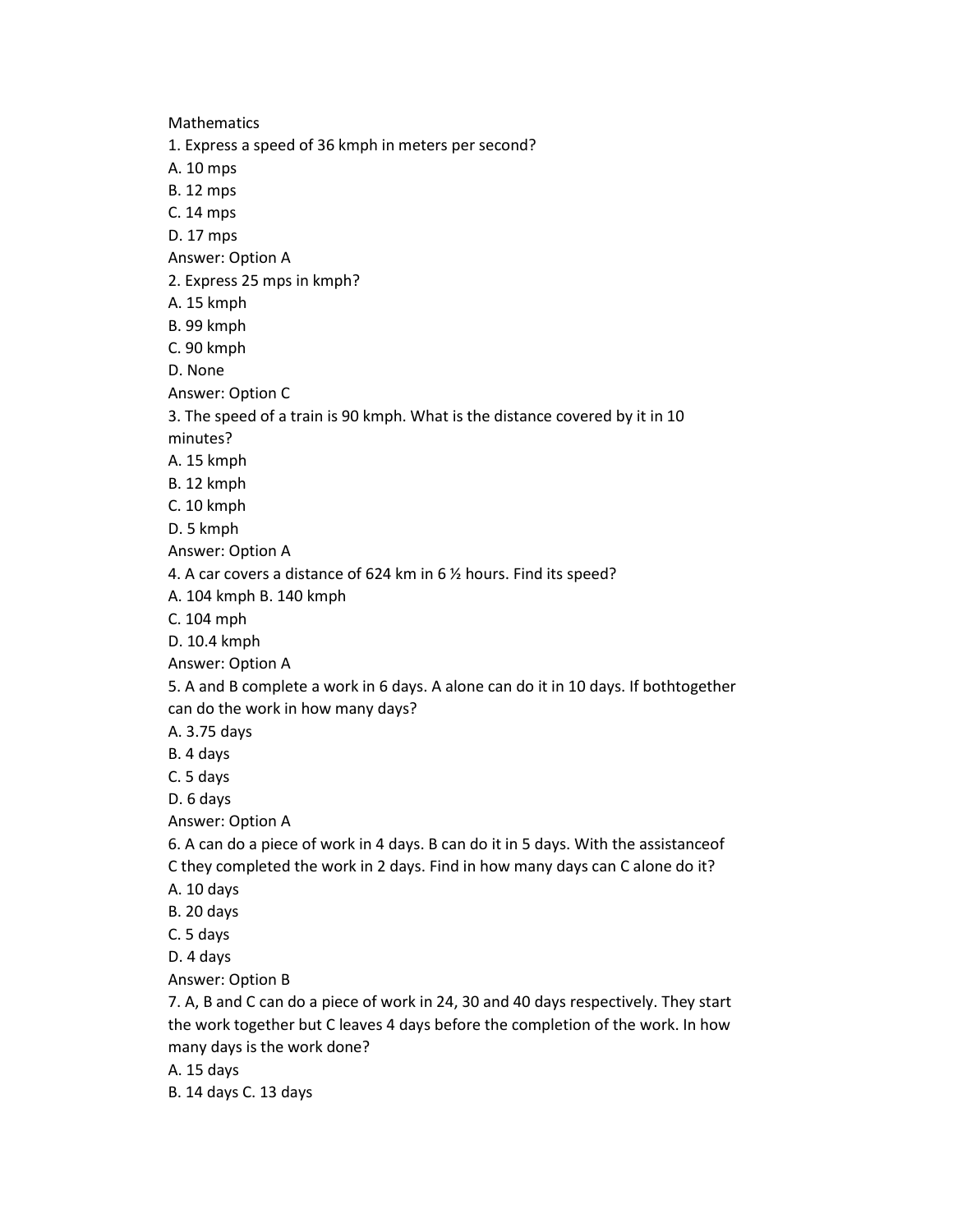D. 11 days

Answer: Option D

8. 5 men and 12 boys finish a piece of work in 4 days, 7 men and 6 boys do it in 5 days. The ratio between the efficiencies of a man and boy is?

A. 1:2

B. 2:1

C. 2:3

D. 6:5

Answer: Option D

9. A and B can finish a work in 16 days while A alone can do the same work in24 days. In how many days B alone will complete the work?

A. 56

B. 48

C. 36

D. 58

Answer: Option B

10. Some persons can do a piece of work in 12 days. Two times the numberof these people will do half of that work in?

A. 3 days

B. 4 days

C. 6 days

D. 12 days Answer: Option A

11. What number has a 5:1 ratio to the number 10?

A. 42

B. 50

C. 55

D. 62

Answer: Option B

12. Two same glasses are respectively 1/4th 1/5th full of milk. They are thenfilled with water and the contents mixed in a tumbler. The ratio of milk and water in the tumbler is?

A. 3:8

B. 9:31

C. 8:21

D. 10:27

Answer: Option B

13. A and B entered into a partnership investing Rs.25000 and Rs.30000 respectively. After 4 months C also joined the business with an investment of Rs.35000. What is the share of C in an annual profit of Rs.47000?

A. Rs.18000

B. Rs.15000

C. Rs.17000

D. Rs.14000